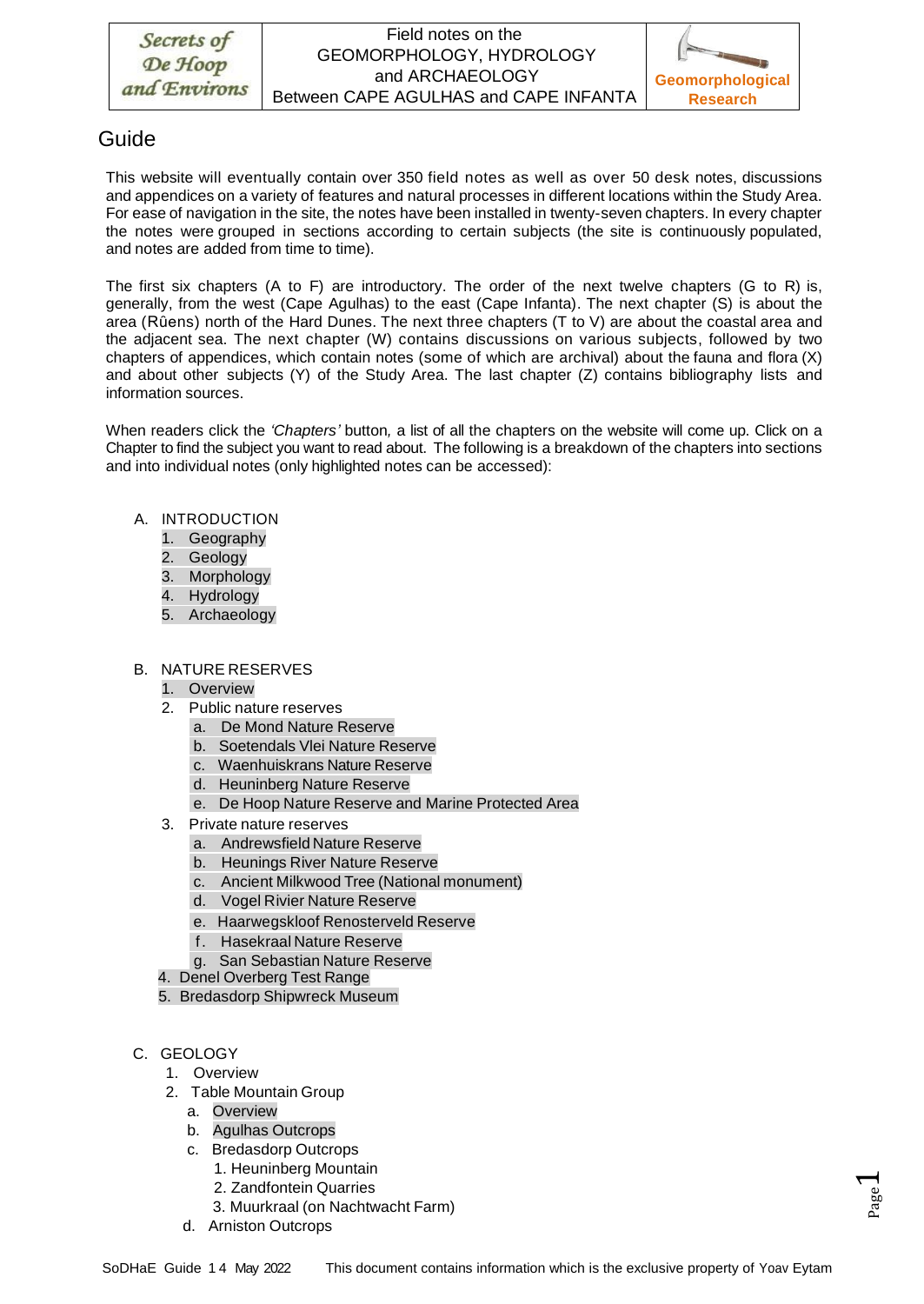

 $_{\tiny{\text{Page}}}$ 2

- 1. Meulvlei Ridge
- 2. Struis Point
- e. Potberg Outcrops
	- 1. Potberg Mountain
	- 2. Cape Infanta
	- 3. Potberg Estates
- 3. Bokkeveld Group (see Chapter S)
- 4. Quartz veins (see Chapter S)
- 5. Clays (see Chapter S)
- 6. Enon Formation
	- a. Soutpansvlakte Basin
	- b. Salt River and De Hoop Vlei Gorges
	- c. Deposits
	- d. Subsurface geology
- e. Clasts
- 7. Gravel terraces
	- a. North of the Hard Dunes
	- b. Along the Breede River
	- c. Other gravel terraces
- 8. Grahamstown Formation
	- a. Silcretes and ferricretes Overview
	- b. Field Notes on silcrete and ferricrete (see Chapter D)
	- c. Hilltop silcretes spatial distribution
- 9. Bredasdorp Group
	- a. Overview
	- b. De Hoop Formation
	- c. Wankoe Formation
	- d. Klein Brak Formation
	- e. Waenhuiskrans Formation
		- 1. Overview
		- 2. Ridges and features
			- a. Cape Agulhas
			- b. Struis Bay to Arniston
			- c. Arniston
			- d. OTR
			- e. De Hoop Nature Reserve
		- 3. Calcrete-capped dunes
		- 4. Klipfontein Depression
	- f. Strandveld Formation
- 10. Calcrete spatial distribution see Chapter D

## D. DURICRUSTS – CALCRETE, SILCRETE AND FERRICRETE

- 1. Pedocretes Overview
- 2. Calcretes Overview
	- a. Calcrete on the Bokkeveld Formations
	- b. Calcrete on the Enon Formation
	- c. Calcrete on the Bredasdorp Group Formations
		- 1. Overview
		- 2. Wankoe Formation 'Hard Dunes'
		- 3. Wankoe Formation 'Soft Dunes'
		- 4. Waenhuiskrans Formation
	- d. Calcrete on the Bredasdorp Plain
	- e. Calcrete in the Ou Werf Valley
	- f. Calcrete around roots
	- g. Calcrete as conglomerate cement
	- h. Calcrete dissolution features
	- i. Calcrete spatial distribution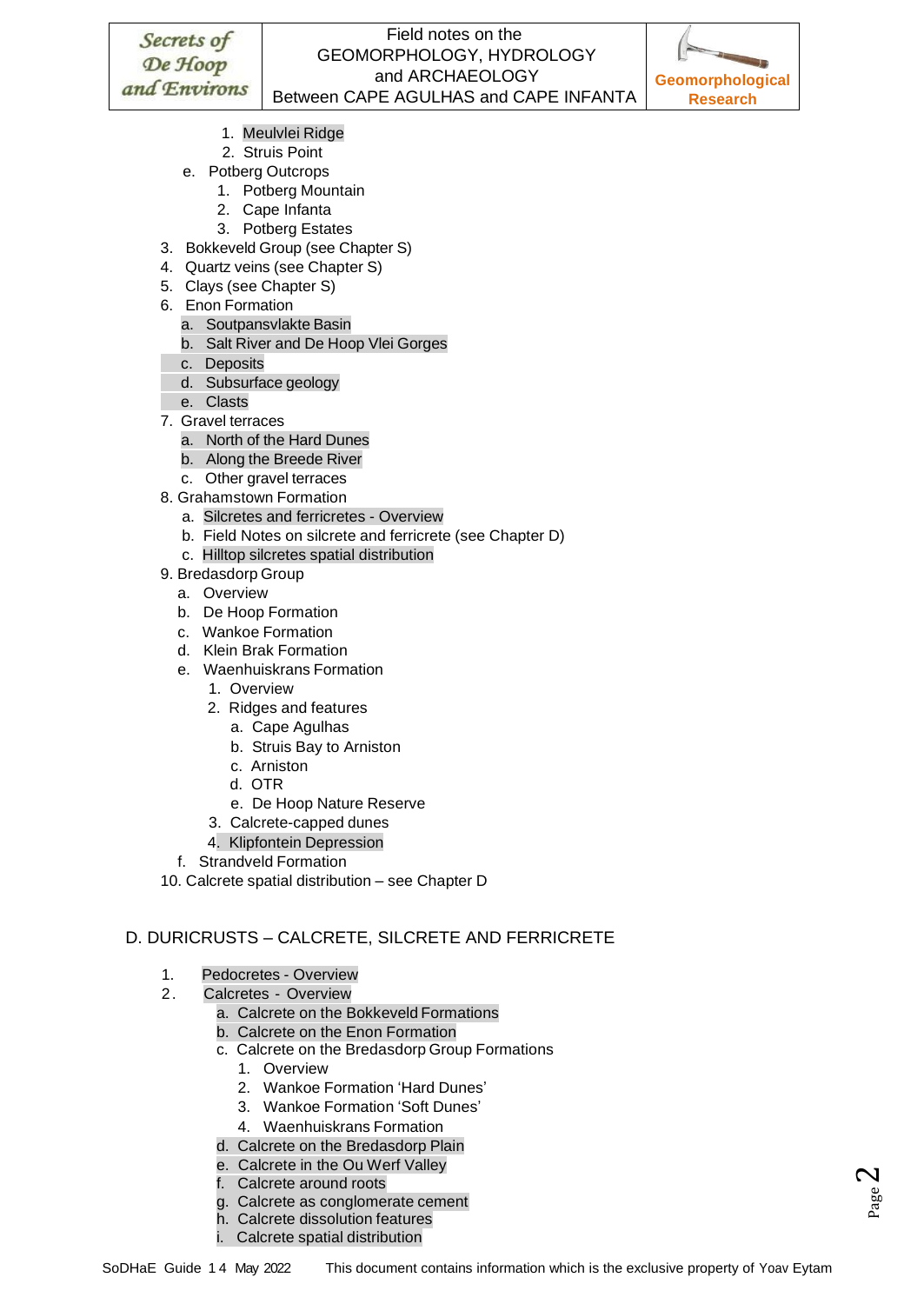

- 3. Silcretes and ferricretes Overview
- 4. Silcretes
	- a1. Pedogenic silcretes A. Outcrops
	- a2. Pedogenic silcretes B. Habits and textures
	- a3. Pedogenic silcretes C. Hilltop caps
	- a4. Pedogenic silcretes D. Hilltop lumps
	- a5. Pedogenic silcretes E. Hillslope lumps
	- a6. Pedogenic silcretes F. Hilltop and hillslope protrusions
	- a7. Pedogenic silcretes G. Disintegration and weathering
	- c1. Hilltop silcretes spatial distribution A. Elevations and slopes
	- c2. Hilltop silcretes spatial distribution B. Locations
	- d. Use of hilltop silcretes in the Stone Age (See Chapter S)
	- e. Non pedogenic silcretes A. Ground water
	- f. Non pedogenic silcretes B. Drainage-lines and rivers
	- g. Non pedogenic silcretes C. Lakes and pan
- 5. Ferricretes
	- a. Ferricrete types
	- b. Ferruginised silcretes
	- c. Ferruginised shales and sandstones
	- d. Heavily ferruginised shales hilltops
	- e. Heavily ferruginised shales hillslopes
	- f. Fault zone ferruginised shales
	- g. Manganese in ferruginised shales
	- h. Ferricrete spatial distribution
- 6. Duricrusts in adjacent areas
	- a. Elim silcretes and ferricretes
	- b. Napier silcretes and ferricretes
	- c. Breede River gravel terraces ferricretes
	- d. Gourikwa Nature Reserve silcretes
- 7. Pedocretes landscape field guides
	- a. Calcretised landscape a field guide
	- b. Silcretised landscape a field guide
	- c. Ferricretised landscape a field guide

#### E. KARST LANDFORMS

- 1. Overview
- 2. Wankoe Formation dry valleys
- 3. Wankoe Formation dolines
	- a. Northwest province
	- b. Southwest province
	- c. Southeast province
	- d. Northeast province
- 4. Wankoe Formation Other karst features
- 5. a. Caves
	- b. Overhangs
	- c. Pipes
- 6. Wankoe Formation Karst pinnacles
	- a. Overview
	- b. Pinnacles in the Salt River Gorge
	- c. Pinnacles on the East Hard Dunes
	- d. Pinnacles outside the Study Area
- 7. Waenhuiskrans Formation
	- a. Karst pinnacles in Arniston b. Karst pipes

#### F. TECTONICS

- 1. Overview
- 2. Morpho-tectonic evidence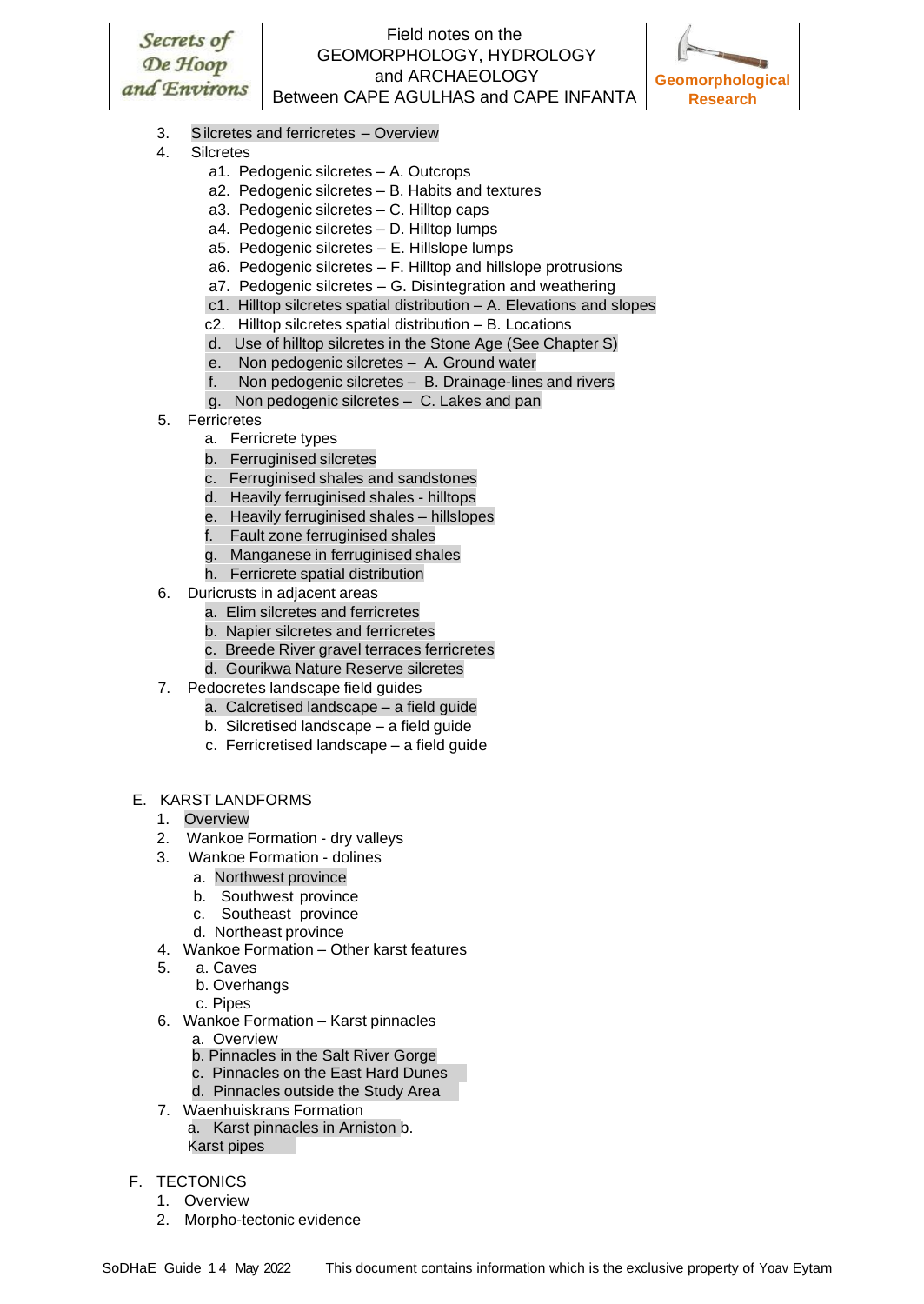## Field notes on the GEOMORPHOLOGY, HYDROLOGY and ARCHAEOLOGY Between CAPE AGULHAS and CAPE INFANTA



## G. CAPE AGULHAS AND STRUIS BAY

- 1. Geography
- 2. Morphology
- 3. Geology
- 4. Archaeology see Chapter U (fish traps)
- H. BREDASDORP PLAIN
	- 1. Geography
	- 2. Morphology
	- 3. Geology
	- 4. Hydrology
		- a. Rivers and lakes
		- b. Floods
		- c. Flood control
- I. HEUNINGS AND KARS RIVERS
	- 1. Geography
	- 2. Heunings River
	- 3. Heunings River Estuary
	- 4. Kars River
	- 5. Kars River Gorge a. Morphology
		- b. Geology c.
		- **Tectonics**
		- d. Archaeology
	- 6. Hydrology
- J. WEST HARD DUNES
	- 1. Outer Hard Dunes
		- a. Morphology
		- b. Geology
		- c. Karst landorms
	- 2. Inner Hard Dunes
		- a. Morphology
		- b. Geology
		- c. Karst landforms
- K. WEST VALLEYS
	- 1. Overview
	- 2. West Renoster Valley
	- 3. East Renoster Valley
	- 4. Rietfontein Valley
	- 5. Matjesfontein Valley
	- 6. Ou Werf Valley
		- a. Geology
			- b. Morphology
			- c. Geology Overview
			- d. Geology Calcrete
			- e. Geology Fossils
			- f. Geology Stone heaps
			- g. Hydrology
			- h. Archaeology Ou Werf
	- 7. Hooge Krans Valley
	- 8. Patryze Valley
- L. SALT AND POTBERG RIVERS
	- 1. Geography
	- 2. Geology and tectonics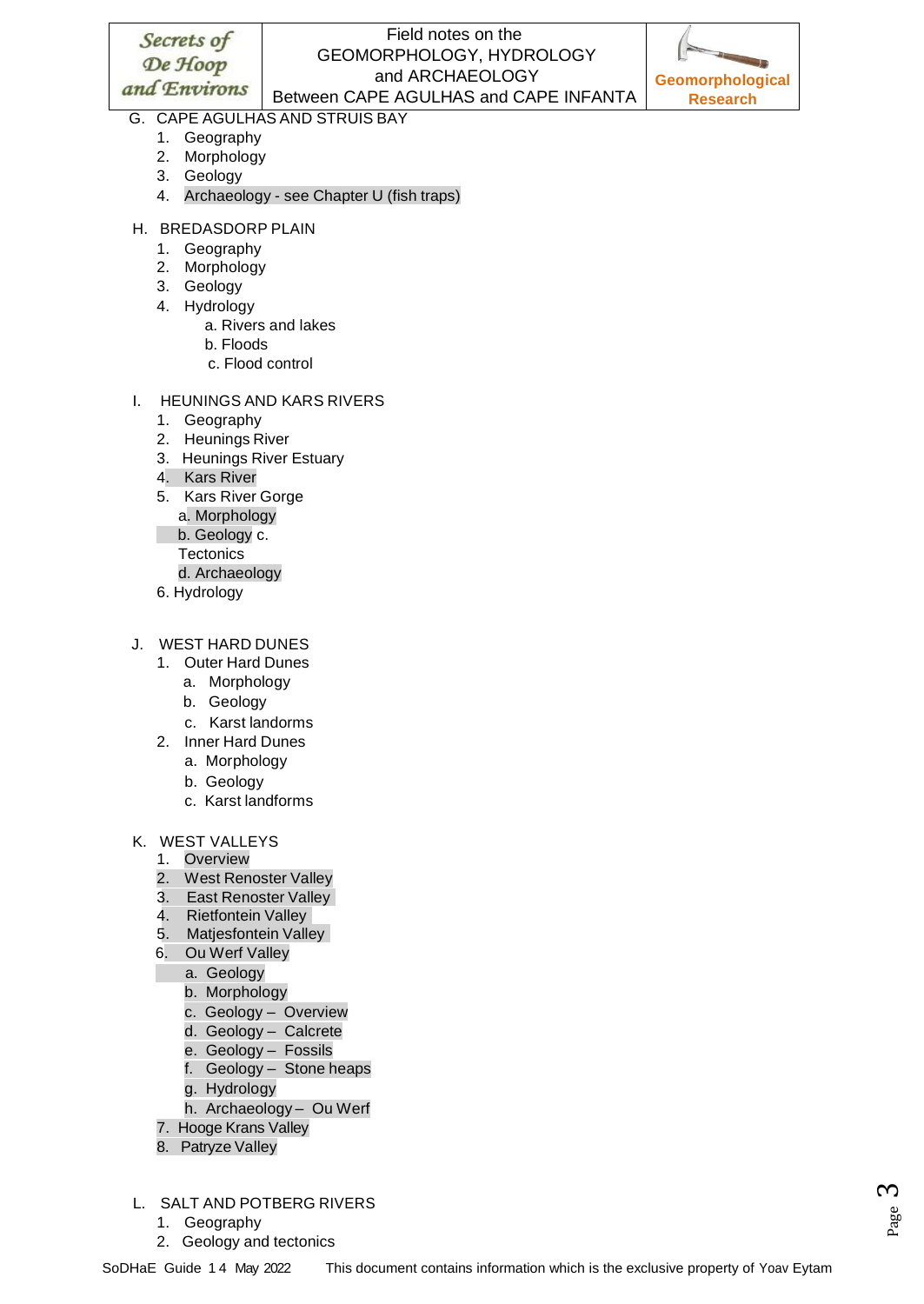

- 3. Morphology
	- a. Salt River
	- b. Potberg River
		- 1. Upper Potbreg River Valley
- 4. Hydrology
- M. SALT RIVER GORGE
	- 1. Overview
	- 2. Roads and causeways
	- 3. Geology
	- 4. Morphology
		- a. Overview
		- b. Cliffs
		- c. Valleys
			- 1. Koleskloof
			- 2. Windhoek Valley
		- d. Ravines
		- e. Pinnacles
		- f. The Island
	- 5. Tectonics
	- 6. Hydrology
		- a. Salt River Marsh
		- b. Fountains
	- 7. Archaeology
- N. DE HOOP VLEI GORGE
	- 1. Overview
	- 2. Morphology
	- 3. Bathymetry
	- 4. Die Mond
	- 5. Geology
	- 6. Evidence of tectonics
	- 7. Karst landforms
		- a. Overview
			- b. Guano Cave
	- 8. Hydrology
		- a. Overview
		- b. Water levels 19<sup>th</sup> century c.
		- Water levels 1900 to 1960
		- 1. Flash flood of 1957
		- d. Water levels 1960 to 2020
			- 1. Floods of 2007 and 2014
			- 2. Flash flood of May 2021
		- e. Fountains
		- f. Disappearing vlei
	- 9. Archaeology
		- a. Dams
		- b. Ruins
		- c. Roads, dykes and stone-walls
	- 10. Fauna and flora
- O. EAST HARD DUNES
	- 1. Geography
	- 2. Morphology
	- 3. Geology
	- 4. Caves and overhangs
	- 5. Pinnacles
		- a. Karst pinnacles
		- b. Non-karst pinnacles Type A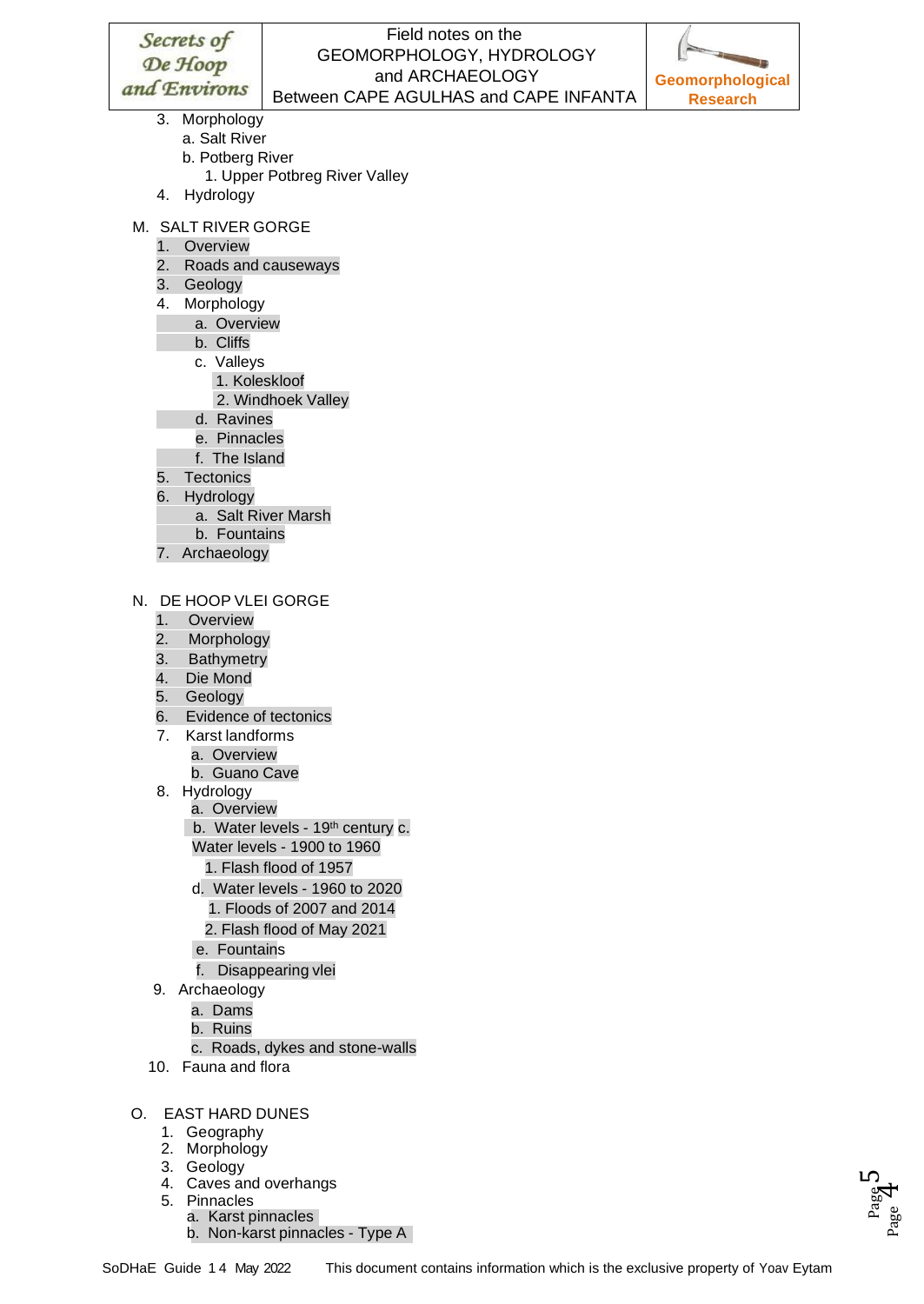

- P. EAST VALLEYS
	- 1. Red sand valleys
	- 2. Vleis
	- 3. Non-karst pinnacles Type B
- Q. POTBERG MOUNTAINS AREA
	- 1. Overview
	- 2. Geology
		- a. TMG rocks
		- b. Gravel terraces
		- c. Depressions
	- 3. Morphology
		- a. Buffelsfontein Valley
		- b. Other features
	- 4. Archaeology
		- a. Salt mines
		- b. Fish traps see Chapter U
- R. INFANTA AND BREEDE
	- 1. Infanta Area
		- a. Geography and morphology
		- b. Geology and tectonics
	- 2. Shore geology
		- a. Overview
		- b. St Sebastian Nature Reserve Shore Morphology and geology
		- c. St Sebastian Point Morphology and geology
		- d. Infanta Village Shore Geology
		- e. Kabeljoubank to Kontiki Shore Geology
	- 3. Breede River Estuary
		- a. Overview
		- b. Hydrology and bathymetry
		- c. Breede River Mouth Flow features
		- d. Breede River Mouth Geology
		- e. Breede River offshore canyons
- S. SHALE HILLS
	- 1. Overview
	- 2. Geology
		- a. Overview
		- b. Bokkeveld Group
			- 1. Overview
			- 2. Shale and sandstone formations
			- 3. Western sandstone lenses
			- 4. Eastern sandstone lenses
		- c. Quartz outcrops
			- 1. Quartz veins
			- 2. Hilltops and hillslopes
			- 3. Fault zone
		- d. Grahamstown Formation
			- 1. Hilltop silcretes spatial distribution (See Chapter D)
			- 2. Ferricretes spatial distribution
			- 3. Sonderkoskop silcretes and ferricretes
			- 4. Rooikop silicification, ferrugination and mineralisation
		- e. Clay
	- 3. Morphology
		- a. African Erosion Surfaces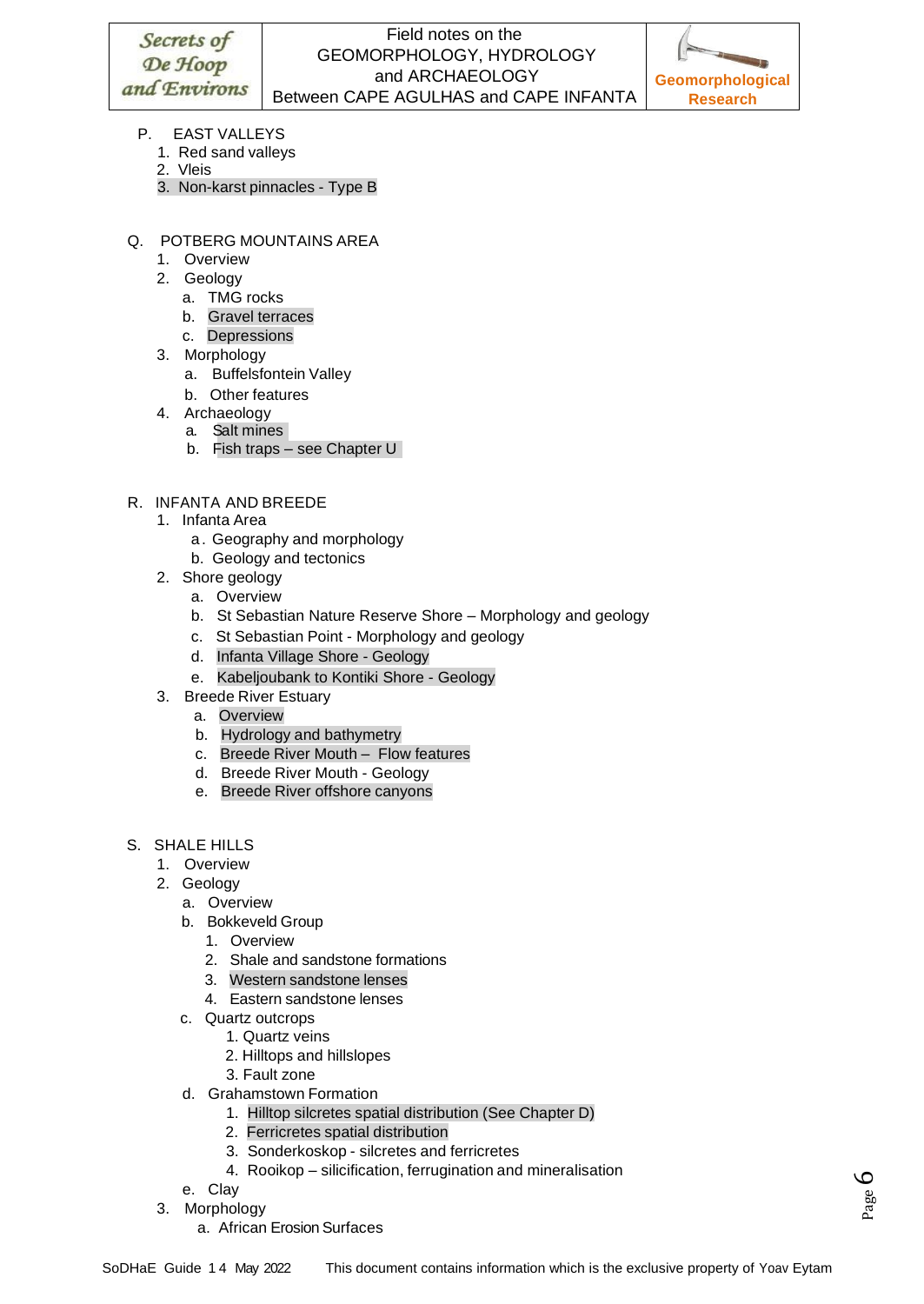## Field notes on the GEOMORPHOLOGY, HYDROLOGY and ARCHAEOLOGY Between CAPE AGULHAS and CAPE INFANTA



V age

- b. Post African Surfaces erosion
- c. Drainage patterns
- 4. Tectonics
	- a. Overview
	- b. Compression
	- c. Faults
- 5. Mines
	- a. Sonderkoskop
	- b. Grootkop and Hill 288
	- c. Hill 254
	- d. Verfheuwel
	- e. Witdam-Muurkraal
- 6. Archaeology
	- a. Stone-Age workshops on some northern hills?
	- b. Outside the Study Area: Gourikwa Stone Age workshop
- T. COASTAL DUNES
	- 1. Overview
		- a. Dune formation and dune types
		- b. Dunes of the Study Area
	- 2. Dune sedimentary processes
		- a. Shifting dunes
		- b. Stabilised dunes
		- c. Calcrete-capped dunes
		- d. Calcified dunes ('Hard Dunes')
	- 3. Dune stabilisation and conservation
	- 4. Struis Bay to Struis Point Dune Strip
	- 5. Waenhuiskrans Nature Reserve Dunes
	- 6. OTR Dune Strip
	- 7. De Hoop Nature Reserve Dune Field
- U. SHORES
	- 1. Overview Geography and geology
	- 2. Shores of the Study Area
	- 3. Rocky shores
	- 4. Sandy shores
	- 5. Pebbly shores
	- 6. Agulhas to Struis Bay Shores
	- 7. Struis Bay Shore
	- 8. Heunings River Estuary
	- 9. Arniston Shores
		- a. Geology Overview
		- b. Morphology Overview
			- 1. South Shore
			- 2. Struis Point
			- 3. East Shore
			- 4. North Shore
		- c. Geomorphological features
			- 1. Notches and caves
			- 2. Abrasion tables
			- 3. Dissolution features 4. Karst pipes
			- 5. Karst pinnacles
			- 6. Beach cusps
		- d. Archaeology Shell middens Struis Point
	- 9. Overberg Test Range (OTR) Shores
		- a. Emersonklip to Martha Point
		- b. Martha Point to Die Mond
	- 10. De Hoop Nature Reserve Shores
		- a. Introduction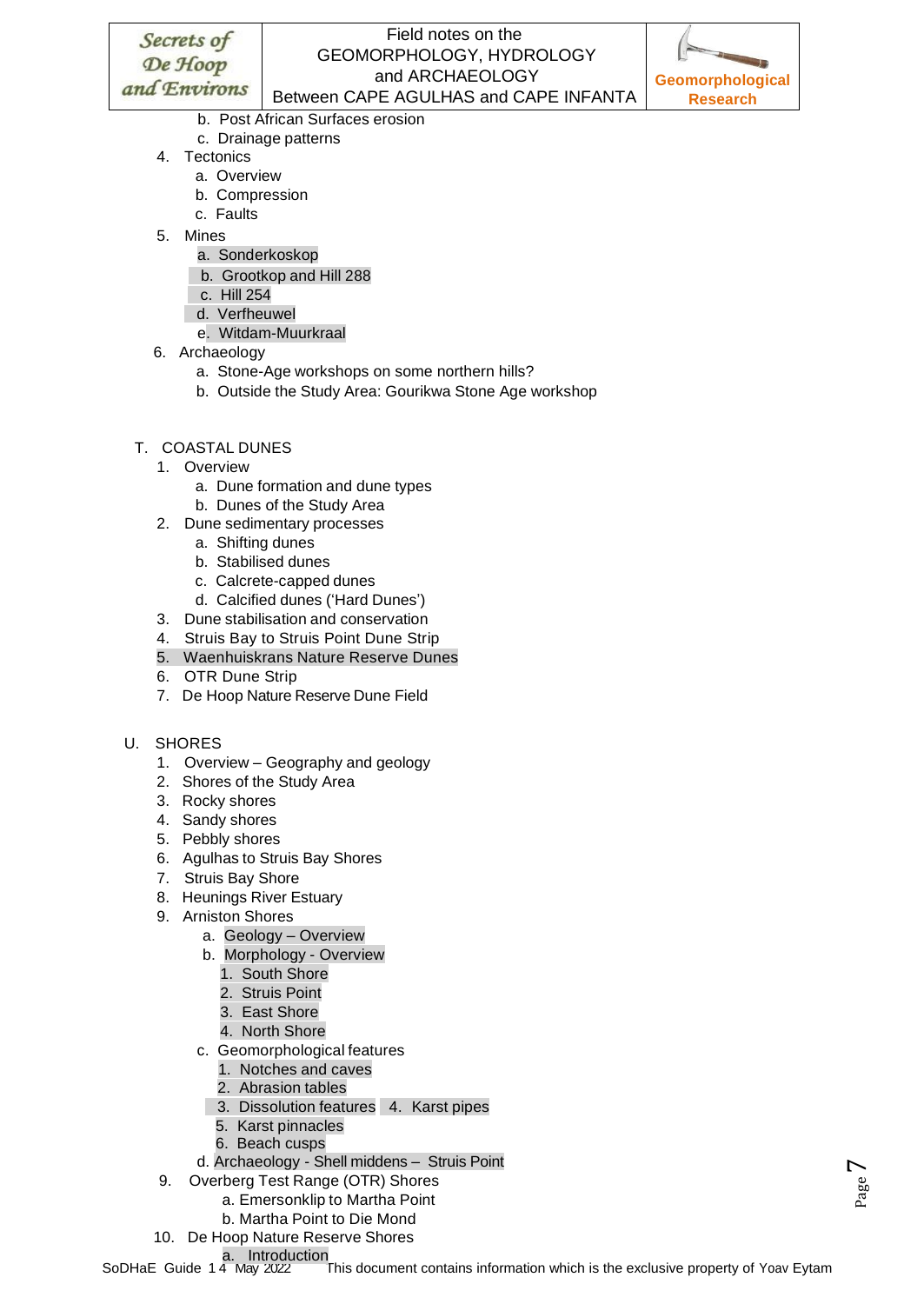## Field notes on the GEOMORPHOLOGY, HYDROLOGY and ARCHAEOLOGY Between CAPE AGULHAS and CAPE INFANTA



b. Klipkoppie to Koppie Alleen – Morphology and geology

- 1. Koppie Alleen Morphology and geology
- c. Koppie Alleen to Wyoming
- d. Wyoming and Vaalkrans
- e. Lekkerwater to Hamerkop
	- 1. Lekkerwater Morphology and geology
	- 2. Hamerkop Morphology and geology
- f. Hamerkop to Noetsie
	- 1. Rooikrans and Stilgat
	- 2. Noetsie

#### a. Morphology and geology

#### b. Archaeology (Klipdrift Complex)

- g. Witwatermond to Stilbaai Point
	- 1. Bloukrans to Mosselbank
	- 2. Uiterspunt
	- 3. Cape Infanta
- 11. St Sebastain Nature Reserve Shores
	- (For Infanta and Breede River Mouth Shores see Chapter R)
- 12. Archaeology
	- a. Fish traps
		- 1. Overview
		- 2. Suiderstrand
		- 3. Rasperpunt
		- 4. Cape Agulhas
		- 5. Struis Bay
		- 6. Struis Point
		- 7. Ryspunt
		- 8. Skipskop
		- 9. Breede River
	- b. Stone Age shelters See above Notes.

#### V. OFFSHORE

- 1. Geology
- 2. Bathymetry
- 3. Sea-level changes
- 4. Currents
	- 1. Agulhas current
	- 2. Rip currents
- 5. Archaeology Shipwrecks

#### W. DISCUSSIONS

Geology maps discrepancies Enon Formation

Bredasdorp Group Formations

- a. De Hoop Vlei
- b. Wankoe
- c. Klein Brak
- d. Waenhuiskrans
- e. Strandveld

 Quaternary sediments Hard Dune morphology West Valleys Ou Werf Valley fossils Kars River Gorge Salt River Gorge De Hoop Vlei Gorge De Hoop Vlei hydrology Drainage of De Hoop Vlei Palaeo Agulhas Plain